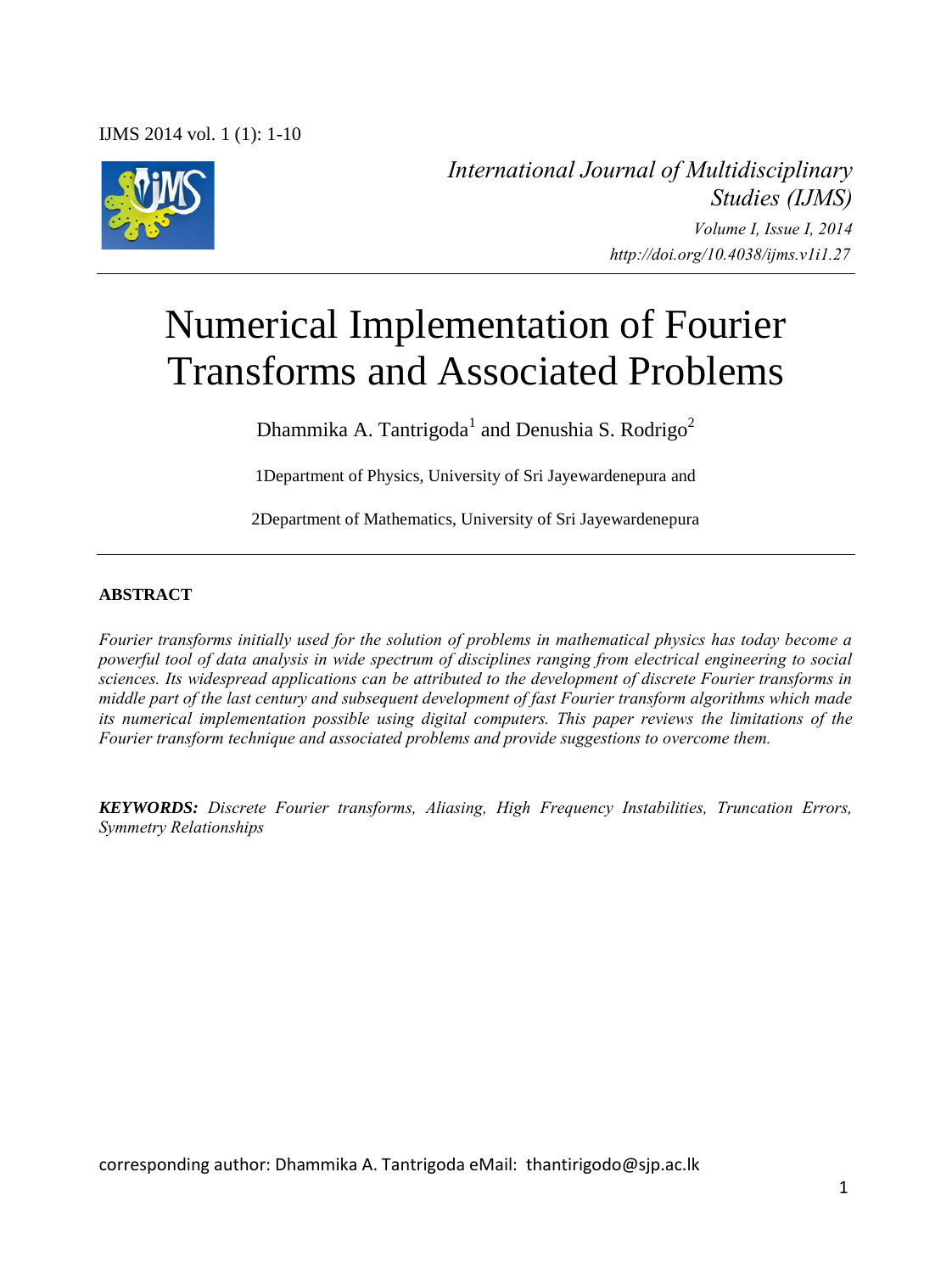# **1. INTRODUCTION**

Physical quantities, either continues or sampled, that display spatial or temporal variations are generally referred to as signals. Discipline that deals with the acquisition and analysis of signals together with various operations carried out on them is known as signal processing. Some of the operations that signals are often subjected to are sampling, noise reduction, and feature extraction. Signal processing which was first developed as a branch of mathematics now has a wide spectrum of applications in disciplines such as electrical engineering, telecommunication, geophysics, meteorology, biological and medical sciences and even in social sciences.

One of the most powerful and time tested tools of signal processing is the Fourier transform method which includes Fourier analysis and synthesis. Famous French mathematician Jean-Baptiste Joseph Fourier in 1822 provided an elegant solution to the heat conduction equation for the first time in history making use of orthogonal properties of sine and cosine trigonometric functions. This method which originally introduced as a strategy of solving second order partial differential equations soon became useful tool of analyzing signals. Its importance was enhanced by several orders with the advent of discrete Fourier transforms during the middle part of the last century enabling the use of digital computers for signal processing (Bracewell, 1965; Brigham, 1974).

Fourier analysis allows decomposition of a signal into a large number of sinusoids with frequencies that are integer multiples of a fundamental frequency. Therefore this technique is widely used for the purpose of

identifying periodicities in data. It is well known that the knowledge of periodicities in data is useful in making decisions in disciplines such as epidemiology (Zhang et al.,2014), climatology (Duchon and Hale, 2011), economics (Cherubini et al., 2009), medicine (Tomkins, 2000) and in environmental sciences.

Initially this technique was widely used by engineers, physicists and others who are having a strong background in mathematics. However, today due to the availability of computer packages that carry out the task of performing Fourier analysis, number of workers using this technique has increased by several folds. Some of them, especially those who are coming from non-mathematical backgrounds, use this technique without realizing its limitations and related problems. Application of this method without understanding its limitations may lead to erroneous results which are very often mathematical artifacts rather the solution to the problem that we are interested in. Therefore it is extremely important for those who are using this technique to have a good understanding of these limitations and problems. This paper reviews these limitations and related problems and provides suggestions on how to overcome them. Limitations that are being discussed here can be found in many text books which are generally meant for those who are having a strong background in mathematics. In this paper these limitations are presented and discussed so that users from non-mathematical backgrounds can easily be understood.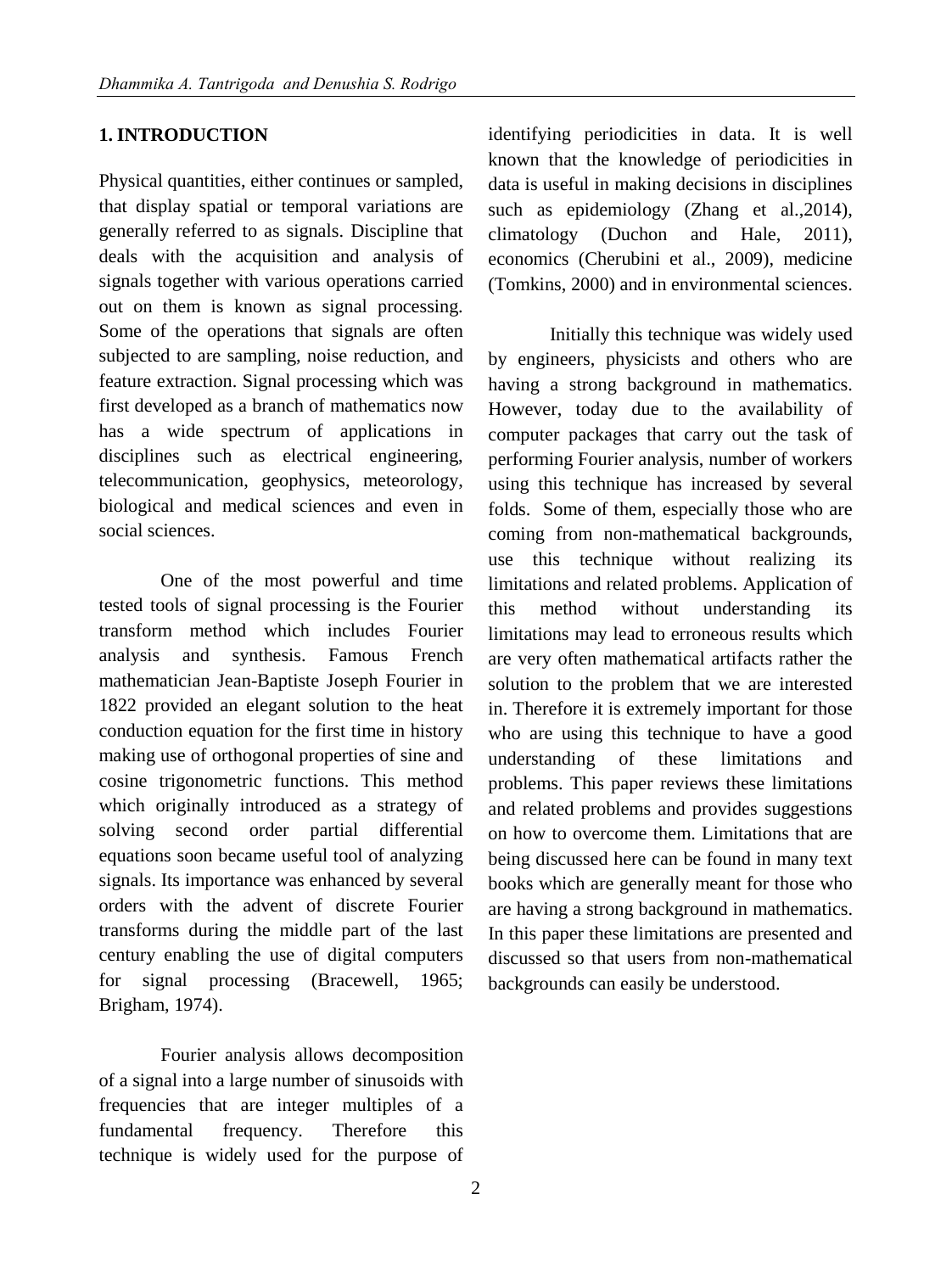### **2. FOURIER TRANSFORMS, DISCRETE FOURIER TRANSFORMS AND FAST FOURIER TRANSFORM ALGORITHMS**

## **2.1 Fourier Transforms:**

As mentioned earlier, the Fourier transform is a major tool that has numerous applications in the field of signal processing. This is also used in many other fields of science as a mathematical tool to transform a waveform or a function in time (or spatial domain) to a function in frequency domain (or wave number domain). The frequency domain function comprises an infinite number of sine and cosine terms. Fourier transform of a spatial domain continuous function *f(x)* which is bounded and piecewise continuous is defined as,

$$
F(f) = \int_{-\infty}^{\infty} f(x)e^{-2\pi i f x} dx
$$

Inverse Fourier transform is defined as,

$$
f(x) = \int_{-\infty}^{\infty} F(f) e^{2\pi i f x} df
$$

The frequency *f* in the above expressions can be replaced by the wave number *k* (where,

$$
f=\frac{k}{2\pi})\,.
$$

It is clear from the above expression for the Fourier transform that it is a complex function in general and its real part gives the amplitudes of its cosine components while the imaginary part gives the amplitudes of its sine components. It can be easily understood that real part of the Fourier transform of a real function is a symmetric function while that of the imaginary part is an anti-symmetric function.

## **2.2 Discrete Fourier transforms:**

The continuous Fourier transform converts a spatial or time domain signal of infinite duration into a continuous spectrum composed of an infinite number of sinusoids. In real world problems we always deal with finite duration signals that are discretely sampled. For such situations the Fourier transform definition has to be suitably modified. A Fourier transform modified to suit discrete functions are called a discrete Fourier transform (DFT) and relevant definitions and expressions are given below (Bracewell, 1965; Brigham, 1974; Press et al. 1992 and Terrell and Shark, 1996).

Let us consider a spatial domain function sampled at *N* points  $x_j$  (where, j=0,1,..,N-1). Fourier transform and the Inverse Fourier transform of the sampled function are defined as

$$
X_k = \sum_{j=0}^{N-1} x_j e^{-2\pi i j k / N}
$$

and

$$
x_j = \frac{1}{N} \sum\nolimits_{k=0}^{N-1} X_k \ e^{2\pi i j k / N}
$$

The above expression contains the most common normalization factor, *1/N*. However, in different computational packages different normalization factors have been used. For example, the Mathematica Computer Algebra package uses 1  $\sqrt{\sqrt{N}}$  as the normalization factor.

#### **2.3 Fast Fourier Transform Algorithm:**

The Fast Fourier transform (FFT) is an efficient algorithm to compute the discrete Fourier transform (DFT) and its inverse. It is an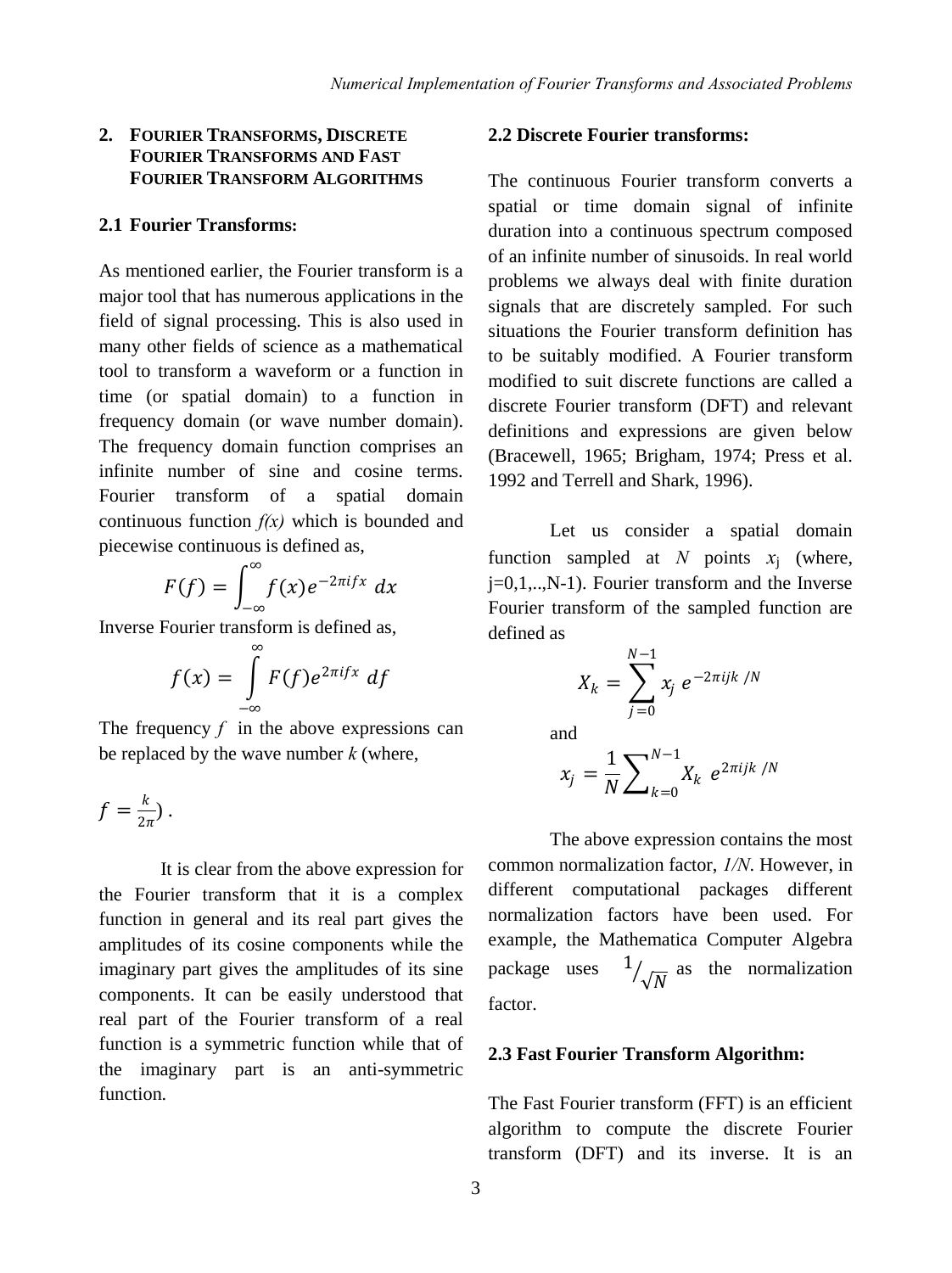important algorithm for solving a large class of physical problems such as those in image processing, seismology and potential field studies in geophysics and market trend analysis in financial mathematics. A DFT transforms a data vector comprising a sequence of data into components of different frequencies. Computing it directly from the definition is often far too slow to be practical, especially when the vector has a large number of data values. The FFT is only a way to compute the same result more rapidly. Computing a DFT of a vector of N points, using the definition given above, requires  $O(N^2)$  arithmetical operations, while an FFT can compute the same result only in  $O(N \log_2 N)$  operations. The Cooley and Tukey algorithm (1964) is the first ever FFT algorithm that can be seen in the published literature. This algorithm requires N to be a number that can be expressed as a power of 2. It re-expresses a discrete Fourier transform of a vector of length N in terms of two smaller DFTs of lengths  $N_1$  and N2 (where,  $N=N_1N_2$ ) and reduces the computation time to  $O(N \log_2$ N). Some modern implementations (Press et al. 1992) of the FFT allow computation of FFT of a vector of any arbitrary length, not just those that are powers of two or the products of only small primes.

# **3. Limitations and Practical Problems Related to the Fourier Transforms**

When a signal is studied by using numerical techniques, it is necessary to separate out the specific part of the signal that we are interested in (truncation of the signal) and sample it in an appropriate manner. Let  $h(x)$  be a function of  $x$ and assume it has been sampled evenly at intervals of  $\Delta$ . The sampled function can be expressed as,

$$
h_n = h(n\Delta)
$$
 where,  $n=0,1,2,3,...$ ... $N-1$ 

In the above expression  $\Delta$  is the sampling interval and *n*/(*N*Δ), (where *n=- N/2,….,N/2*) is referred to as frequency. The highest frequency 1  $\sqrt{2\Delta}$  has a very special significance (which will be discussed later) and is known as the Nyquist frequency.

Both truncation and sampling reduce information contained in the signal. Hence in DFT we only estimate the Fourier transform of the function from a finite number of its sampled points. Truncation and sampling cause loosing of information as mentioned earlier creating problems such as aliasing, truncation error, Gibb's phenomenon and high frequency instabilities.

#### **3.1 Sampling Theorem and Aliasing:**

The success of the branch of knowledge that we referred to as digital signal processing completely depends on an important theorem in mathematics called sampling theorem. The sampling theorem states that a band limited signal can be completely recovered from its samples provided it is sampled at a rate at least equal to twice the Nyquist frequency  $(f_c)$ .

If the signal contains frequencies higher than the Nyquist frequency, then the effect of the presence of such frequencies is reflected in the lower frequencies (spectral densities of higher frequencies are reflected in those of the lower frequencies) and this phenomenon is known as the aliasing effect. Press et al. (1992) illustrated this phenomenon for a time domain function and it is reproduced here for a spatial domain function with appropriate changes (Figure 1).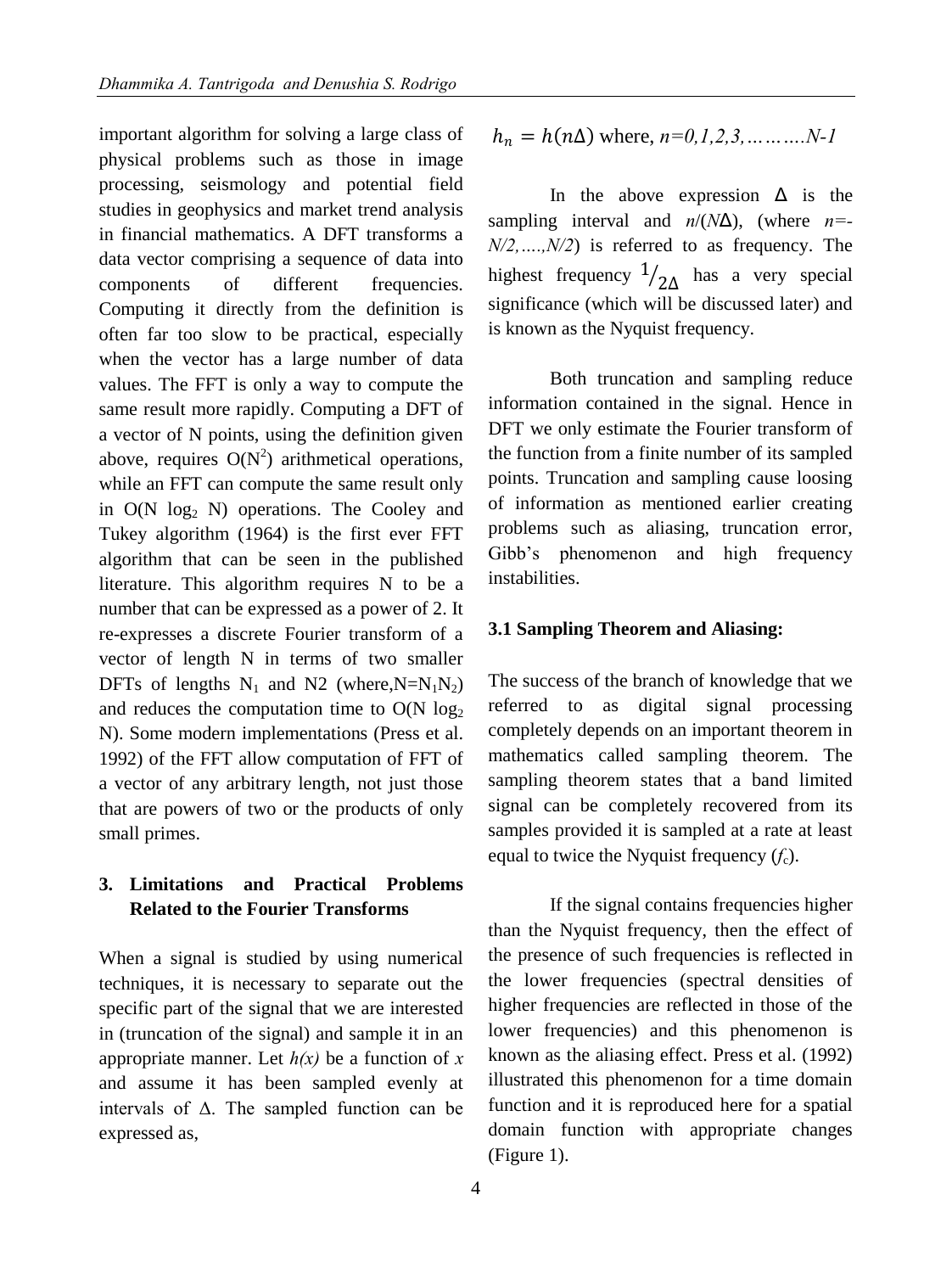

Figure 1: Illustration of aliasing due insufficient sampling. The continuous function shown in (a) is non zero only for a finite interval of length X. It follows that its Fourier Transform, whose modulus is shown schematically in (b), is not band limited but has finite amplitudes for all frequencies. If the original function is sampled with a sampling interval  $\Delta$ , as in(a), then the Fourier Transform (c) is defined only between plus and minus of the Nyquist critical frequency. Power outside that range is folded over or "aliased" into the range  $(0 - \frac{1}{2\Delta})$ . This effect can be eliminated only by low pass filtering the original function before sampling.

# **3.2 High Frequency Instabilities and Filtering:**

Almost all signals that we come across in the real world, either in time domain or in spatial domain, are contaminated with noise. These may be stemming from a variety of sources. Errors generated by inherent limitations of the measuring instrument and human errors are two obvious sources of noise. In addition to the above sources, there can be other sources of noise that are specific to the nature of the signal that we processing. To illustrate this let us consider a gravity or magnetic anomaly (signal) caused by a deep seated structure in the crust of the Earth. If we are interested in interpreting this anomaly, effect due to all the other structures are considered as noise. For example anomalies due to near surface narrow intrusive bodies are considered as noise as such anomalies will obliterate the anomaly or the signal that we are interested in. Most of the noise associated with a signal has short wavelengths or high frequencies. When a signal is subjected to frequency domain manipulations such as downward continuation, psudogravimetric transformation (Bott and Tantrigoda, 1986; Tantrigoda, 1982) or modeling in terms of a subsurface body (Parker, 1973; Rodrigo, 2012), there will be an enhancement of high frequency components including the noise component. Sometimes the amplification of the high frequency components is so pronounced and they deform the signal causing enormous problems in their analysis. This effect is known as high frequency instability and can be reduced to a reasonable level employing suitable filters. Tapering the frequency domain signal or application of cosine, Hanning or Hamming filters will reduce the high frequency instability to a reasonable level.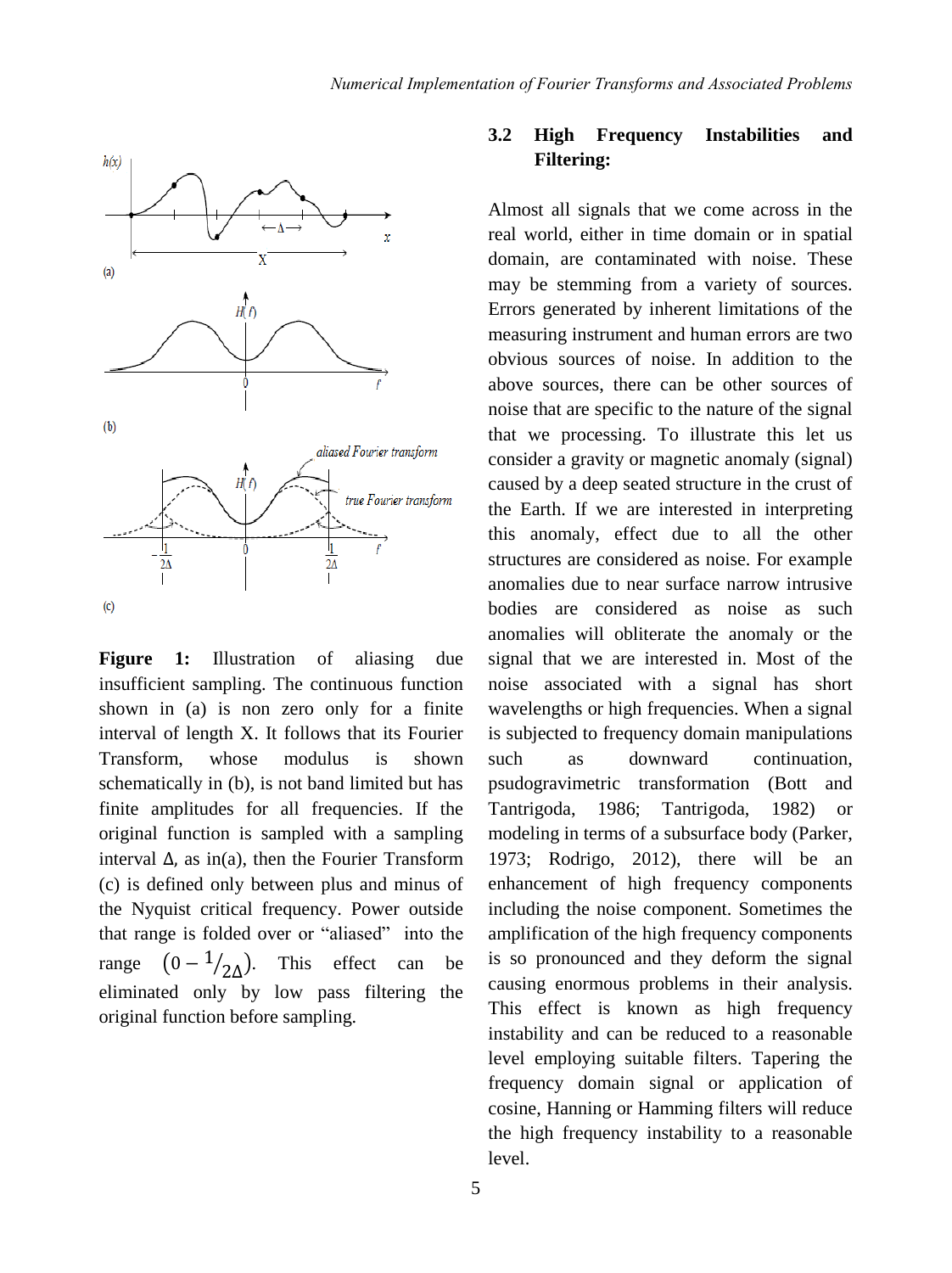The Cosine Taper window, *H(k),* that is used to eliminate high frequency components is defined in the following manner:

$$
H(k)
$$
\n
$$
= \left\{ \begin{array}{l} \frac{1}{2} \left( 1 + \cos \left[ \frac{\pi (k - k_l)}{(k_h - k_l)} \right] \right) & k_l \ge k > k_h \\ 1 & \text{otherwise} \end{array} \right\}
$$

where, *k* defines the range of the filter in the interval  $[k_l, k_h]$  and wave numbers of the signal. The filter function is defined for both positive and negative frequencies. Illustration of cosine window is provided in the Figure 2.



**Figure 2:** Cosine Taper window.

The Hanning filter is defined in the wave number domain as follows and it has been illustrated in Figure 3.

$$
H(k) = \begin{cases} \frac{1}{2} \left( 1 + \cos\left[\frac{\pi k}{k_m}\right] \right) & -k_m \le k \le k_m \\ 0 & \text{otherwise} \end{cases}
$$

Where, k defines the range of the filter in the interval [-km,km] and wave numbers of the signal. The window function is shown in Figure 3.



The other filter that is usually used for this purpose is the Hamming filter and its definition is given below. It has a shape that is closely similar to that of the Hanning filter.

$$
H(k)
$$
\n
$$
= \begin{cases}\n0.54 + 0.46 \cos\left[\frac{\pi k}{k_m}\right] & -k_m \le k \le k_m \\
0 & \text{otherwise}\n\end{cases}
$$

Where, the interval [-km,km] and k define the range of the filter and wave numbers of the signal respectively.

## **3.3 Truncation Error:**

Almost all real world signals are of long duration or of long length. It can even be of infinite duration or of length. Normally we are only interested in a limited portion of a signal and we have to extract that portion of the signal by truncating it. The mathematical equivalent of truncation of a signal is multiplication of the signal by a rectangular window of unit height or by a box-car function. According to the convolution theorem the Fourier transform of the truncated function is equivalent to convolution of the Fourier transform of the original signal and that of the box-car function. It is well known that the Fourier transform of a box-car function is a sine cardinal function or a "sinc" function,  $\left(\frac{\sin f}{f}\right)$ . The most prominent characteristic of the "sinc" function is its side lobes on either side of its principal maximum. These side lobes introduce spurious ripples at the high frequency end of the frequency domain function introducing undesirable deformation to the spatial domain function (Bracewll, 1965; Blackman and Tukey, 1959; Brigham, 1974 ). This effect is very often referred to as the truncation effect and has been illustrated in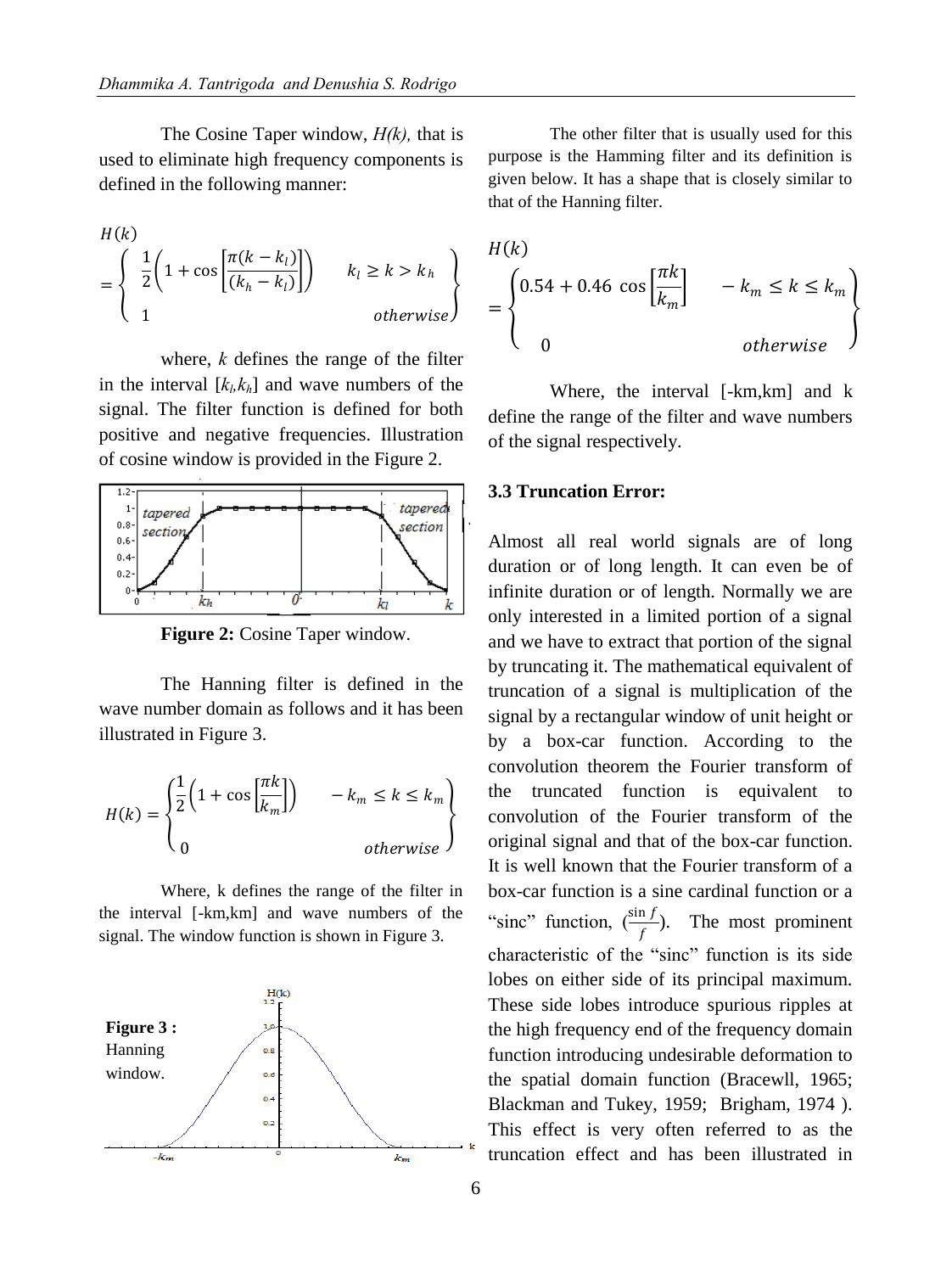Figure 4. Employing suitable filters or simply by selecting a large portion of the signal, the truncation error can be minimized. When the length of the box function is increased its Fourier transform becomes closer to a delta function devoid of side lobes reducing "ripple effect" mentioned above.



**Figure 4:** Instability due to truncation error. (*a*) :Spatial domain function and its frequency domain function, (*b*) : Box car function and its Fourier transform (sinc function) with side lobs.(*c*):Truncated function  $(h(x) \times X(x))$  and its Fourier transform( $H(f) * X(f)$ ).

## **3.4 Gibb's Phenomenon:**

Sampling a signal with a certain frequency is equivalent to removing of the effects due to frequencies higher than that frequency. Since the frequency domain (sampled) function or the

Fourier transform does not contain all the information in the original function, it is not possible to recover the original spatial domain function from its Fourier transform. This is known as the Gibb's phenomenon. Bracewell (1965) has beautifully illustrated the Gibb's phenomenon considering a step function. The effect of the Gibb's phenomenon can never be removed from a signal as it is an inherent effect caused by sampling a signal. However, it can be reduced simply by increasing sampling frequency. The Gibb's phenomenon has been illustrated below using a square wave. Illustration of Gibb's phenomenon is shown in the Figure 5. Here, the square wave function is defined as,

$$
f(x) = \begin{cases} 1 & 0 \le x \le \pi \\ -1 & -\pi \le x < 0 \end{cases}
$$

*f(x)* is periodic beyond the above interval with a period  $2\pi$ .

Fourier series of the function can be written as,

$$
f(x) = \frac{4}{\pi} \left[ \frac{\sin x}{1} + \frac{\sin 3x}{3} + \frac{\sin 5x}{5} + \dots + \frac{\sin (2n-1)x}{(2n-1)} + \dots \right]
$$

Partial sums of the above series for  $n = 1, n = 11, n = 26$  and  $n = 41$  and are plotted with x below (Figure 5). As can be seen from this illustration when the number of terms considered is increased the shape of the figure comes closer to a square wave. At the same time we can observe that the frequency of "wiggles" in flat region of the figure increases instead of completely disappearing. It is obvious these will disappear only when infinite numbers of terms are added. Therefore it is impossible to regain the original function from a Fourier transform of a sampled function.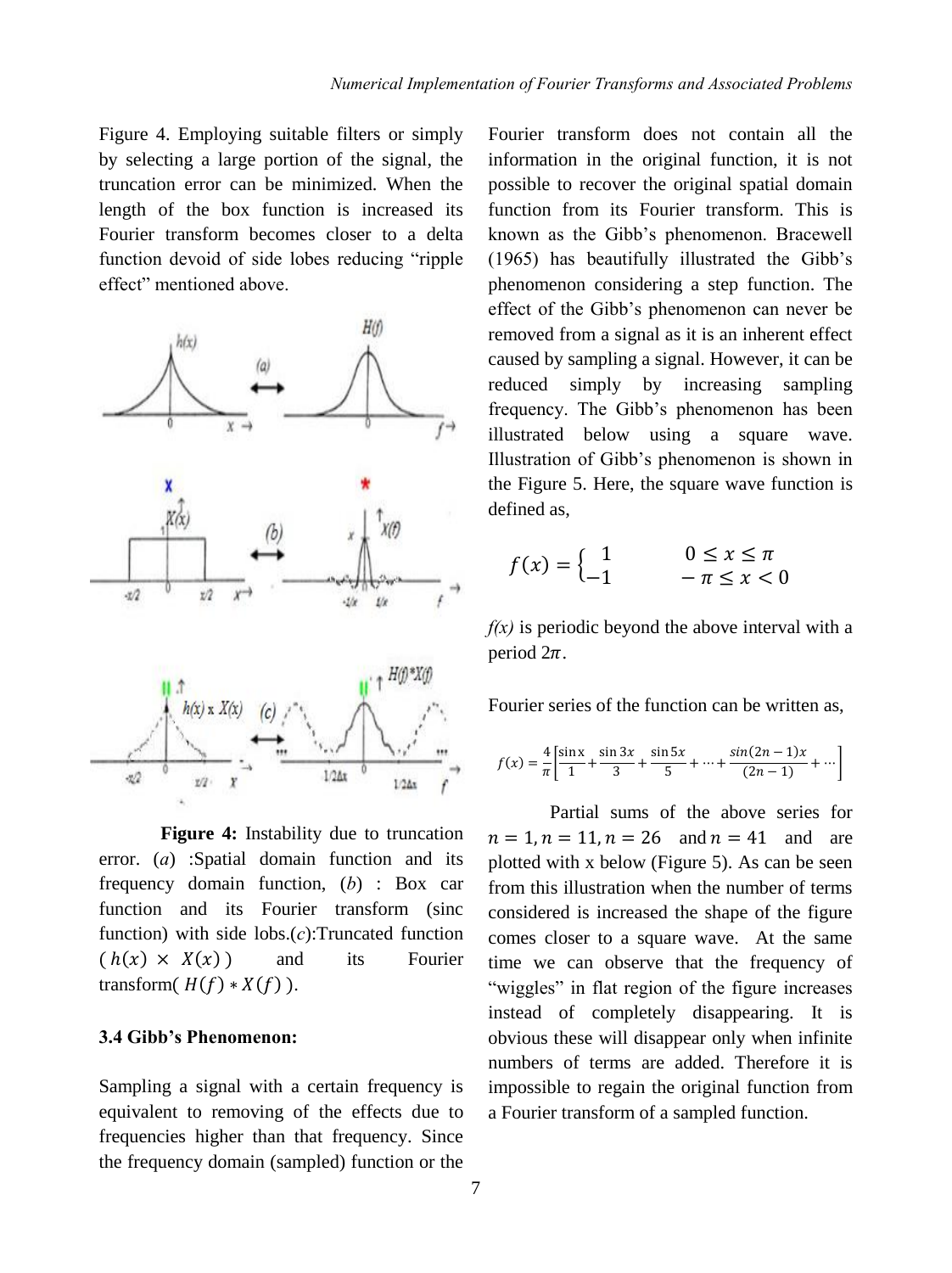





 $(D)$ 

**Figure 5:** Illustration of Gibb's phenomenon using a square wave. The figure A gives the first term of the series and figures B, C and D give the partial sums of the 11, 26 and 41 terms respectively. It can be observed that when the number of terms in the partial sum increases, the shape of the waveform becomes closer to a square wave, but the frequency of the wiggles in the waveform increases. Note only the region of the wave from – is depicted in the figure.

# **4. Symmetries of Fourier transforms of real functions**

Fourier transform of a real function is a complex function with some special properties. It can be shown easily that the real part of a Fourier transform of real function is symmetric while its imaginary part is anti-symmetric (Bracewell, 1965). These symmetries for one dimensional and two dimensional functions are illustrated in the Figure 6 and in Figure 7.

Let us consider a spatial domain real function. As explained above the Fourier transform of this function has a symmetric real part and anti symmetric imaginary part. If we do some mathematical manipulations on the Fourier transform and if we expect the inverse Fourier transform of this function to be real in the spatial domain for some physical reason then we have to adjust the Fourier transform so that it has the above mentioned symmetries. Otherwise we will end up with an imaginary function which does not have any physical meaning.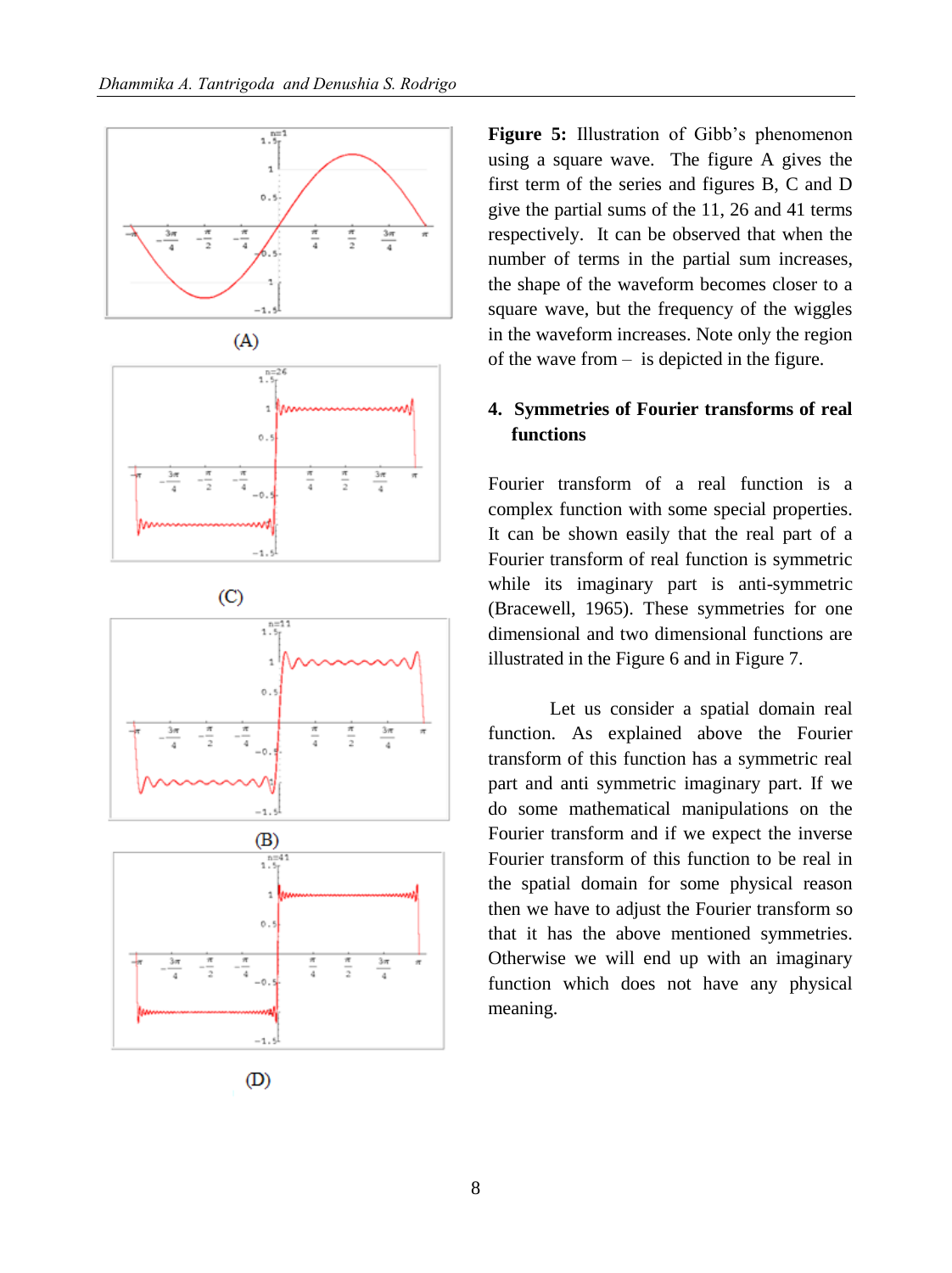

**Figure 6:** Symmetry relationships of real and imaginary parts of the Fourier transform of a real function  $h(x)$ . Spatial domain function is depicted Figure 6(a).Symmetric nature of the real part of the Fourier transform and the antisymmetric nature of the imaginary part of the Fourier transform have been illustrated in Figure 6(b).



**Figure 7:** Illustration of symmetry relationships of Fourier transform of a  $6 \times 6$  two dimensional real function (7.a and 7.b give real part and a cross-section while 7.c and 7.d give imaginary part and a cross-section). Note that first row of 7(a) (excluding  $a_{11}$ ) is symmetric around  $a_{14}$  and similarly its first column is symmetric around  $a_{41}$ . Also note that first row of 7(c) is (excluding  $b_{11}$ ) anti-symmetric around  $b_{14}$  and similarly its first column is antisymmetric around  $b_{41}$ . Relationships of remaining terms are self-evident and are also depicted in figure 7(*e*).

# **5. Limitations of Fourier Transforms and Novel Trends in the Signal Processing**

The Fourier transform of a continuous signal is an expression that indicates how the amplitudes of various frequencies present in a signal varies with the frequency. In the case of continuous Fourier transforms we use the knowledge of the signal from  $-\infty$  to  $\infty$  and a s a result of this we are in a position to determine amplitudes of infinite number of frequencies or in more practical terms amplitudes of all frequencies present in the signal. When dealing with real world signals we always have to truncate it and sample it and this will limit the number of frequencies that we can extract from it. We can only determine the amplitudes of frequencies equal to the half the number of samples subjected to the limitations imposed by the sampling theorem. Further, we only obtain amplitudes of frequencies given by *n/(NΔ)*, where  $n = N/2, \ldots, N/2$  and  $\Delta$  is the sampling interval. Another limitation of Fourier transforms is that it does not contain any local information. In order to address this problem windowed Fourier transforms or short interval Fourier transforms have been introduced. In